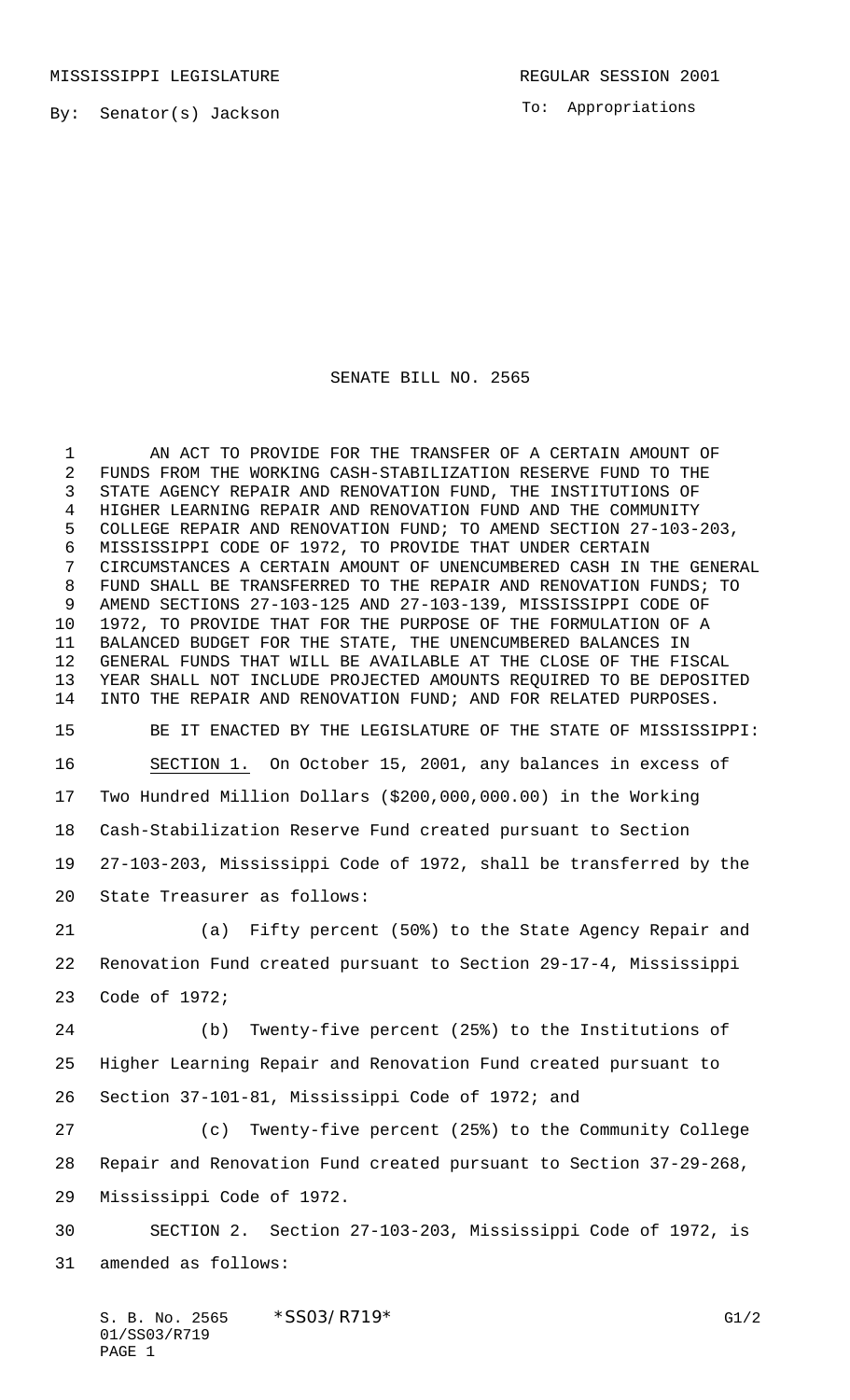27-103-203. (1) (a) There is created in the State Treasury a special fund, separate and apart from any other fund, to be designated the Working Cash-Stabilization Reserve Fund, **\* \* \*** (b) There shall be deposited into the Working Cash-Stabilization Reserve Fund one hundred percent (100%) of the unencumbered General Fund cash balance at the close of each fiscal year until such time as the balance in the fund reaches Forty Million Dollars (\$40,000,000.00). (c) Except as otherwise provided in paragraph (d) of this subsection (1), after the balance in the fund reaches Forty Million Dollars (\$40,000,000.00), fifty percent (50%) of the unencumbered General Fund cash balance at the close of each fiscal year, not to exceed Two Hundred Million Dollars (\$200,000,000.00) **\* \* \***, shall be deposited into the fund. The remainder of the year-end unencumbered cash after transfer to the Working Cash-Stabilization Reserve Fund shall remain in the General Fund **\* \* \***. In the event that the balance of the Working Cash-Stabilization Reserve Fund reaches Two Hundred Million Dollars (\$200,000,000.00) **\* \* \***, fifty percent (50%) of the unencumbered General Fund cash balance shall be transferred into the Education Enhancement Fund and the remainder shall remain in the General Fund; provided, however, that if the remainder is in excess of Thirty Million Dollars (\$30,000,000.00), fifty percent (50%) of such remainder, not to exceed Twenty Million Dollars (\$20,000,000.00), shall remain in the General Fund, and the rest of such remainder, not to exceed Twenty Million Dollars (\$20,000,000.00), shall be transferred as follows: (i) Fifty percent (50%) to the State Agency Repair and Renovation Fund created pursuant to Section 29-17-4; 61 (ii) Twenty-five percent (25%) to the Institutions of Higher Learning Repair and Renovation Fund created pursuant to Section 37-101-81; and

S. B. No. 2565 \* SS03/R719\* 01/SS03/R719 PAGE 2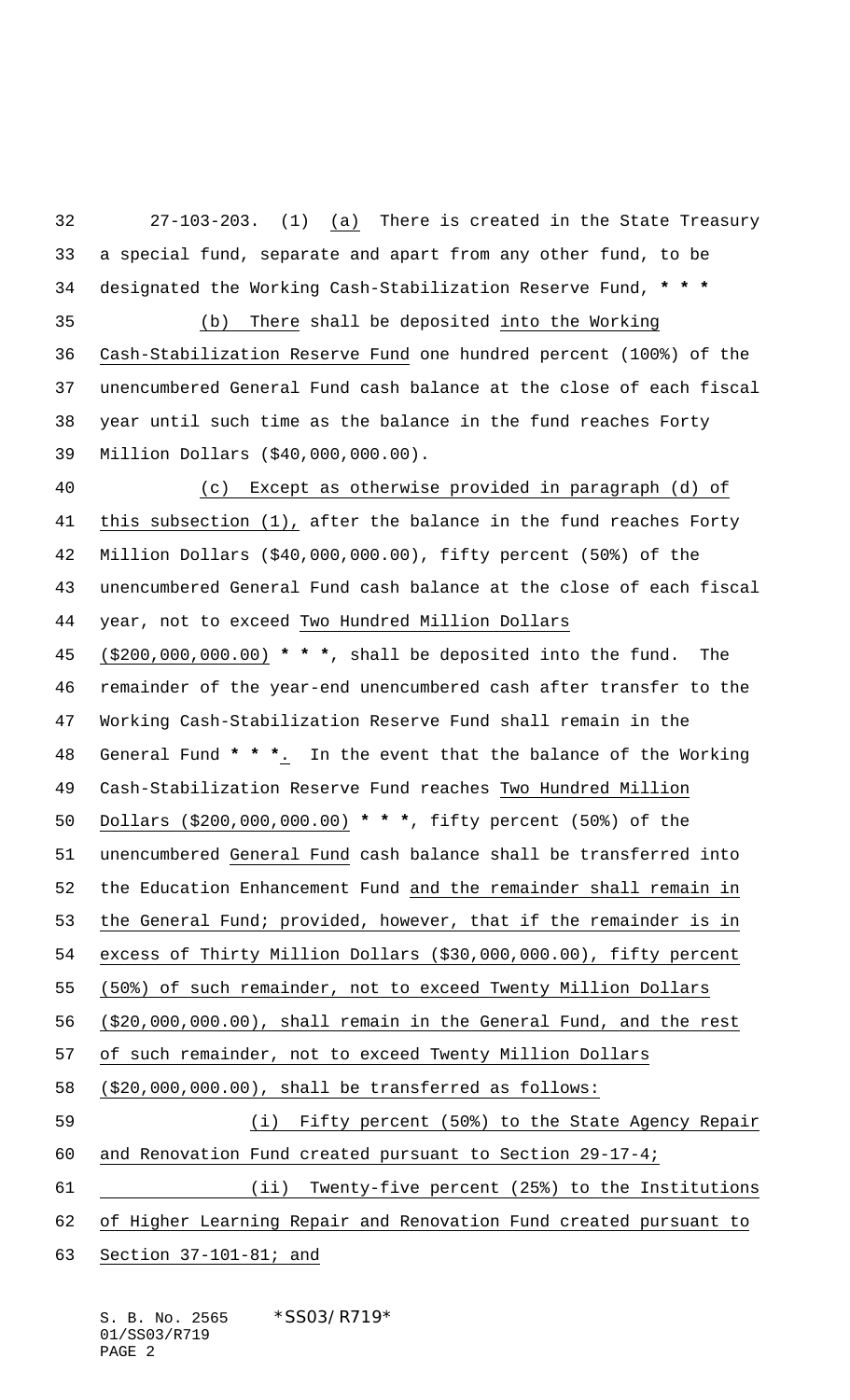(iii) Twenty-five percent (25%) to the Community

 College Repair and Renovation Fund created pursuant to Section 37-29-268.

 Any remaining General Fund cash balance shall remain in the General Fund. Unencumbered cash in the General Fund may be used for new year cash flow needs and may also be used for deficit appropriations or regular appropriations.

 (2) The Working Cash-Stabilization Reserve Fund shall not be considered as a surplus or available funds when adopting a balanced budget as required by law. The State Treasurer shall invest all sums in the Working Cash-Stabilization Reserve Fund not needed for the purposes provided for in this section in certificates of deposit, repurchase agreements and other securities as authorized in Sections 27-105-33(d) or 7-9-103, as the State Treasurer may determine to yield the highest market rate available. The interest earned on such sums shall be deposited in the fund until the balance of principal and interest therein reaches Two Hundred Million Dollars (\$200,000,000.00) **\* \* \*** for the current fiscal year, and all interest earned in excess of amounts necessary to maintain the Two Hundred Million Dollar (\$200,000,000.00) fund balance requirement shall be deposited by the State Treasurer into the State General Fund.

S. B. No. 2565 \* SS03/R719\* 01/SS03/R719 PAGE 3 (3) The Working Cash-Stabilization Reserve Fund, except for Nineteen Million Dollars (\$19,000,000.00) and the amount of the interest and income earned on the principal of the Ayers Endowment Trust created by Section 37-101-27, shall be used by the State Treasurer for cash flow needs throughout the year when the Executive Director of the Department of Finance and Administration certifies that in his opinion there will be cash flow deficiencies in the State General Fund. No borrowing of monies from other special funds for such purposes as authorized by Section 31-17-101 et seq. shall be made as long as an unencumbered balance in excess of Nineteen Million Dollars (\$19,000,000.00) and the interest and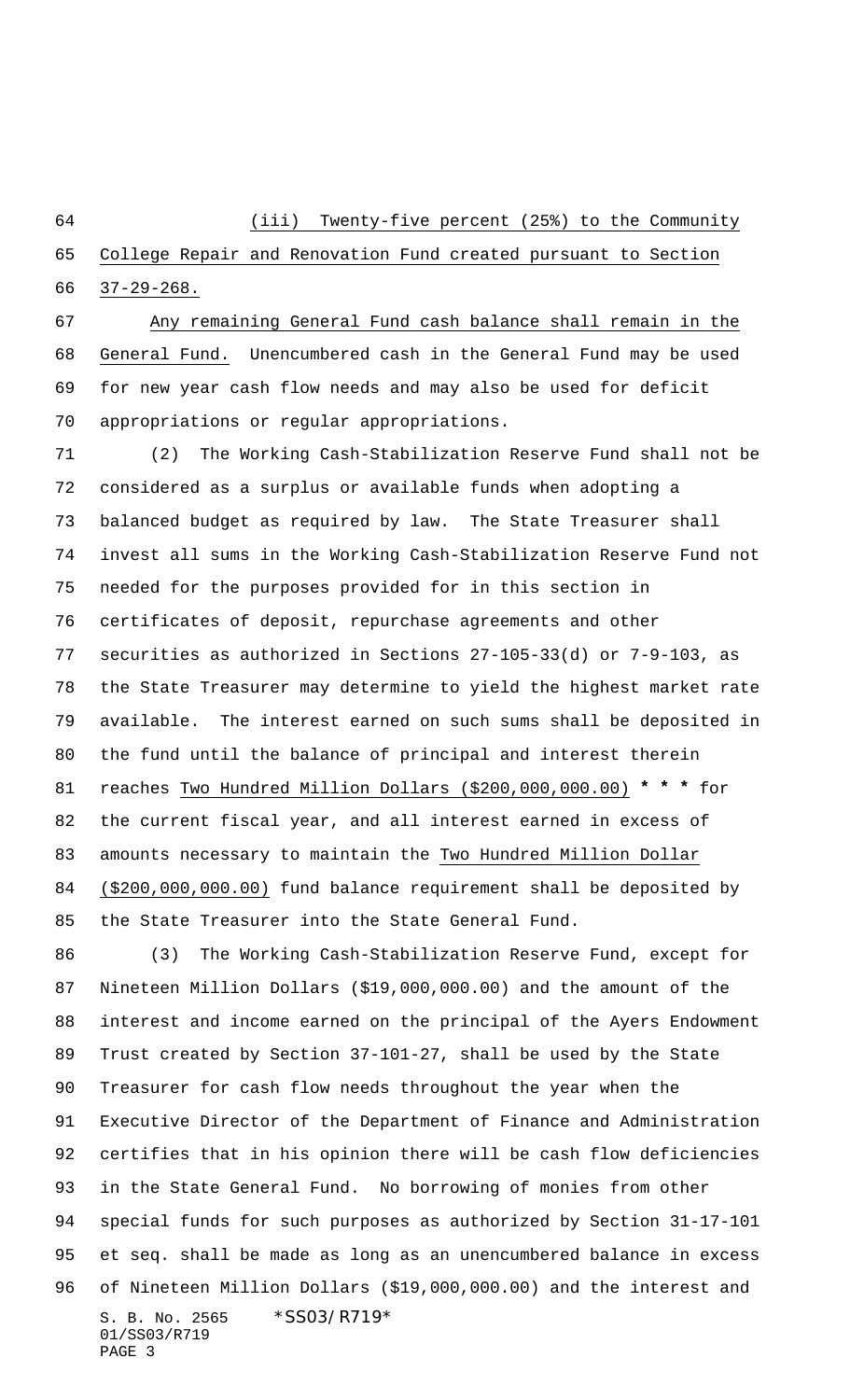income earned on the principal of the Ayers Endowment Trust created by Section 37-101-27 remains in the fund. The State Treasurer shall reimburse the fund for all sums borrowed for such purposes from General Fund revenues collected during the fiscal year in which such funds are used. The State Treasurer shall immediately notify the Legislative Budget Office and the State Department of Finance and Administration of each transfer into and out of such fund. Four Million Dollars (\$4,000,000.00) in the Working Cash-Stabilization Reserve Fund shall remain available for use pursuant to Section 27-103-81. Fifteen Million Dollars (\$15,000,000.00) in the Working Cash-Stabilization Reserve Fund shall remain available for exclusive use of the Ayers Endowment Trust created by Section 37-101-27.

 (4) The Working Cash-Stabilization Reserve Fund, except for Forty Million Dollars (\$40,000,000.00), shall also be used for the purpose of covering any projected deficits that may occur in the General Fund at the end of a fiscal year as a result of revenue shortfalls. In the event the Governor determines that a deficit in revenues from all sources may occur, it shall be the duty of the Executive Director of the Department of Finance and Administration to transfer such funds as necessary to the General Fund to alleviate the deficit in accordance with Sections 27-104-13 and 31-17-123; however, not more than Fifty Million Dollars (\$50,000,000.00) may be transferred from the fund for such purpose in any one (1) fiscal year. In the event it becomes necessary to apply a part of the fund to this purpose, the amount so applied shall be restored to the Working Cash-Stabilization Reserve Fund out of future annual surpluses, as provided in subsection (1) of this section, until the Two Hundred Million Dollar (\$200,000,000.00) fund balance is again attained. (5) The Working Cash-Stabilization Reserve Fund also shall be used to provide funds for the Disaster Assistance Trust Fund

S. B. No. 2565 \* SS03/R719\* 01/SS03/R719 when such funds are immediately needed to provide for disaster

```
PAGE 4
```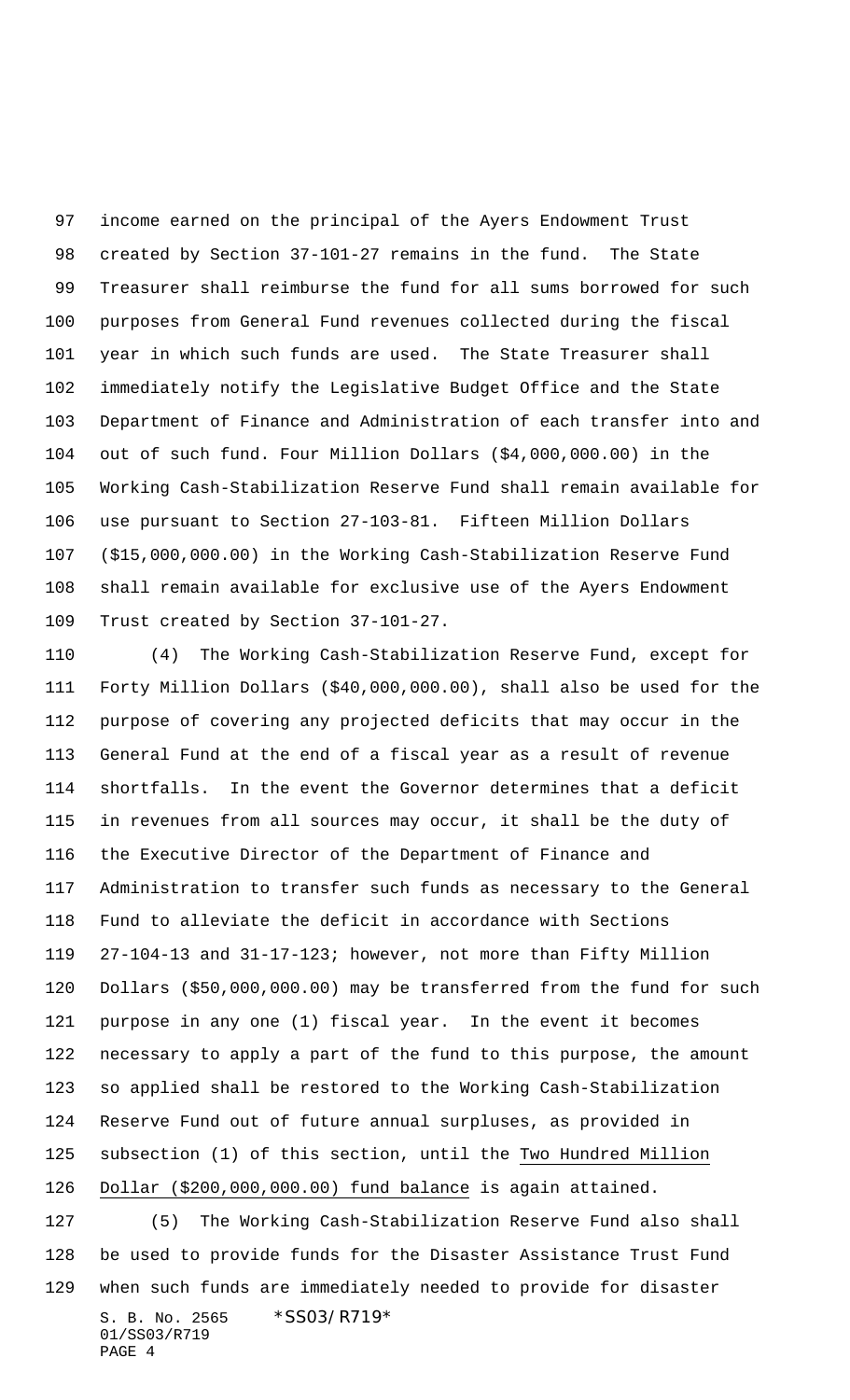assistance under Sections 33-15-103 through 33-15-317. Any transfer of funds from the Working Cash-Stabilization Reserve Fund to the Disaster Assistance Trust Fund shall be made in accordance with the provisions of subsection (5) of Section 33-15-307.

 (6) The Department of Finance and Administration shall immediately send notice of any transfers made, or other action taken under authority of this section, to the Legislative Budget Office.

 (7) Funds deposited in the Working Cash-Stabilization Reserve Fund shall be used only for the purposes specified in this section and as long as the provisions of this section remain in effect, no other expenditure, appropriation or transfer of funds in the Working Cash-Stabilization Reserve Fund shall be made except by act of the Legislature making specific reference to the Working Cash-Stabilization Reserve Fund as the source of such funds.

 SECTION 3. Section 27-103-125, Mississippi Code of 1972, is amended as follows:

S. B. No. 2565 \* SS03/R719\* 01/SS03/R719 PAGE 5 27-103-125. The proposed budget of each state agency shall show the amounts required for operating expenses separately from the amounts required for permanent improvements. The overall budget shall show, separately by each source, the estimated amount of general fund revenue and of special fund revenues of general fund agencies. The total proposed expenditures in Part 1 of the overall budget shall not exceed the amount of estimated revenues which will be available in the general and special funds for appropriation or use during the succeeding fiscal year, including any balances which will be on hand in the general and special funds at the close of the then current fiscal year. Beginning with the budget for fiscal year 1994, the total proposed expenditures from the General Fund in Part 1 of the overall budget shall not exceed ninety-eight percent (98%) of the amount of General Fund revenue estimate for the succeeding fiscal year, plus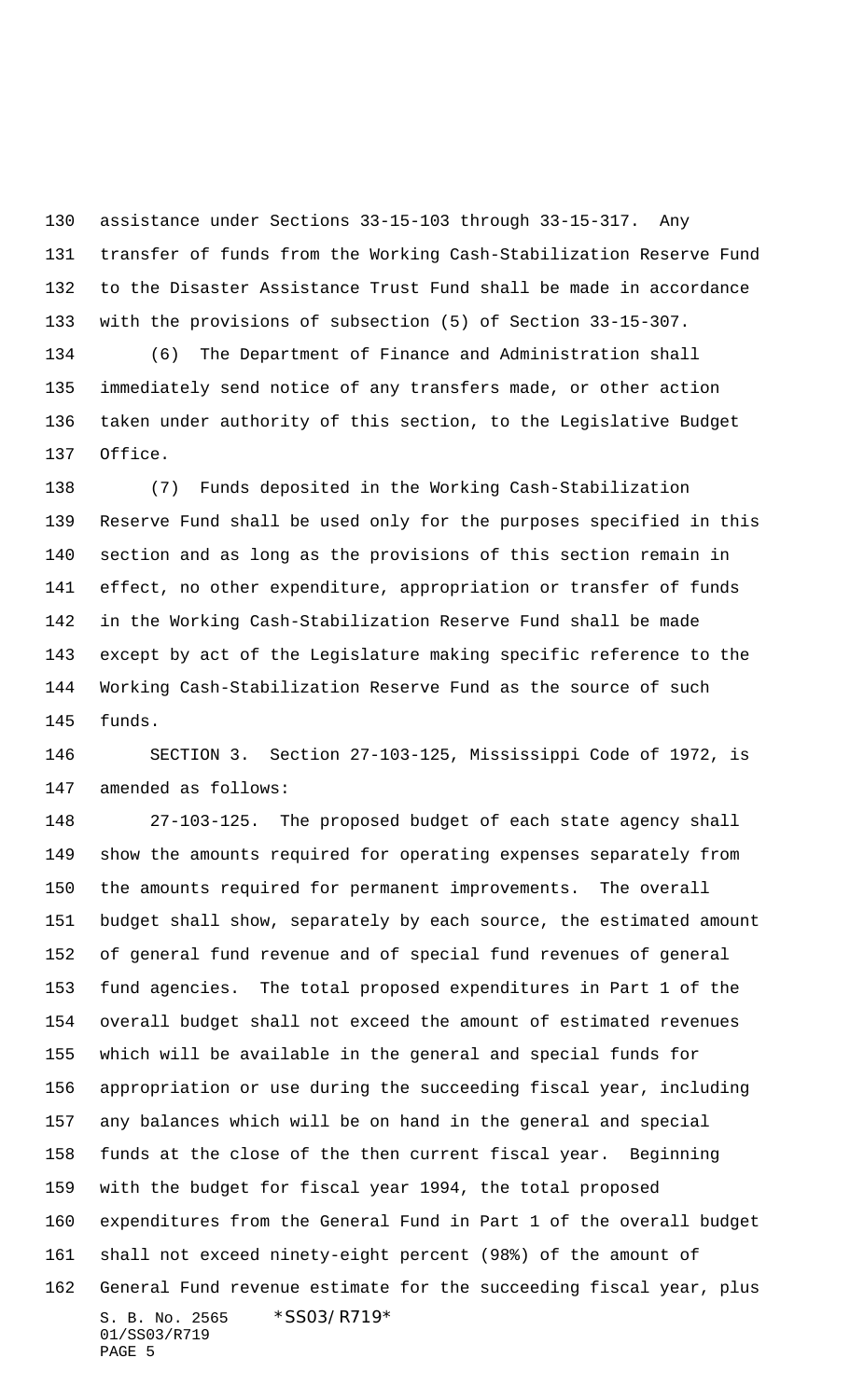any unencumbered balances in general funds that will be available and on hand at the close of the then current fiscal year. The General Fund revenue estimate shall be the estimate jointly adopted by the Governor and the Joint Legislative Budget Committee. Unencumbered balances in general funds that will be available and on hand at the close of the current fiscal year shall not include projected amounts required to be deposited into the Working Cash-Stabilization Reserve Fund, the Institutions of Higher Learning Repair and Renovation Fund, the Community College Repair and Renovation Fund, the State Agency Repair and Renovation Fund and the Education Enhancement Fund pursuant to Section 27-103-203. The Legislative Budget Office may recommend additional taxes or sources of revenue if in its judgment such additional funds are necessary to adequately support the functions of the state government.

 SECTION 4. Section 27-103-139, Mississippi Code of 1972, is amended as follows:

S. B. No. 2565 \* SS03/R719\* 01/SS03/R719 PAGE 6 27-103-139. On or before November 15 preceding each regular session of the Legislature, except the first regular session of a new term of office, the Governor shall submit to the members of the Legislature, the Legislative Budget Office or the members-elect, as the case may be, and to the executive head of each state agency a balanced budget for the succeeding fiscal year. Beginning with the 1996 fiscal year, the budget submitted shall be prepared in a format which will include performance measurement data associated with the various programs operated by each agency. The total proposed expenditures in the balanced budget shall not exceed the amount of estimated revenues that will be available for appropriation or use during the succeeding fiscal year, including any balances that will be on hand at the close of the then current fiscal year, as determined by the revenue estimate jointly adopted by the Governor and the Legislative Budget Committee. Beginning with the budget for Fiscal Year 1994,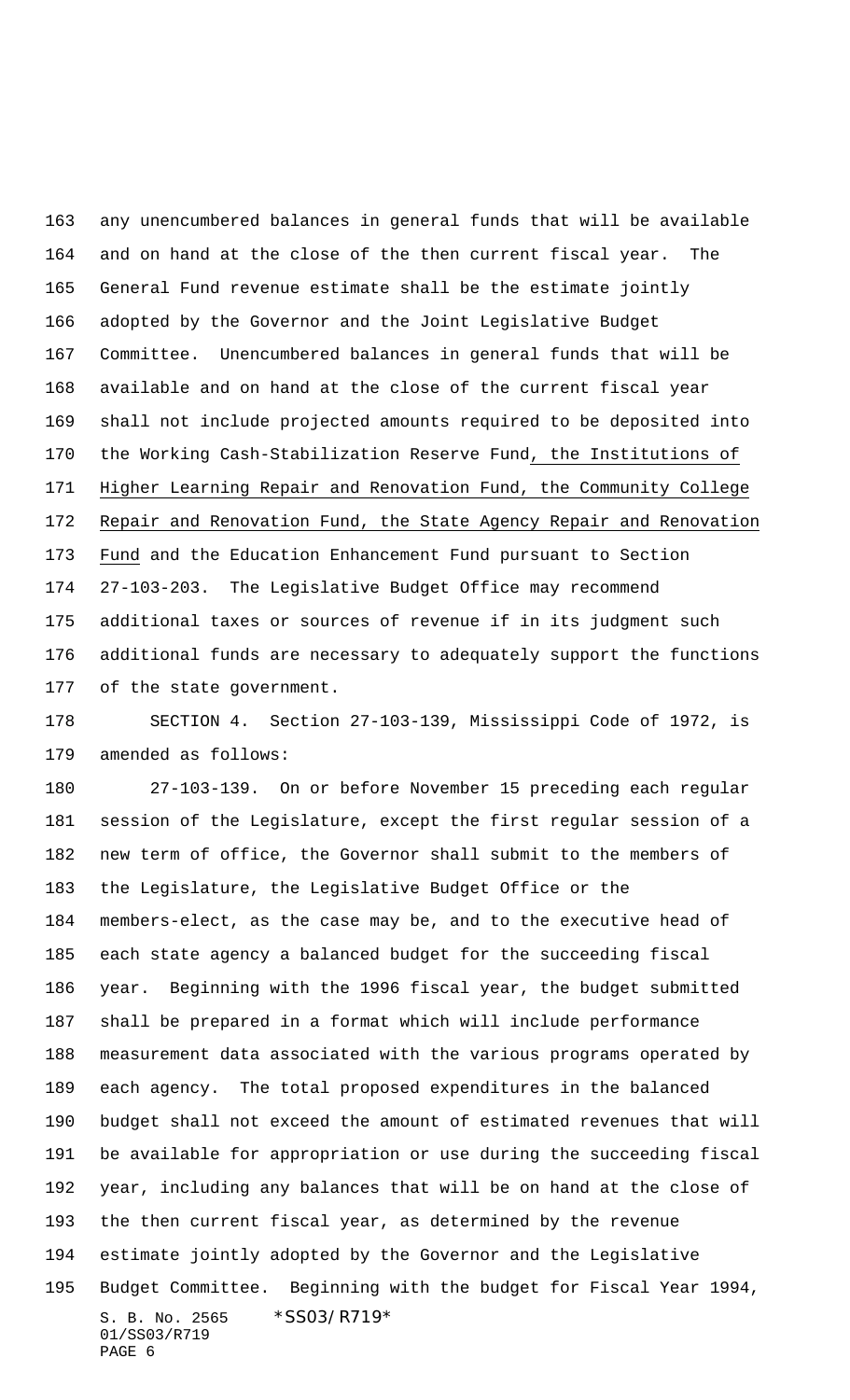the total proposed expenditures from the General Fund in the balanced budget shall not exceed ninety-eight percent (98%) of the amount of General Fund revenue estimate for the succeeding fiscal year, plus any unencumbered balances in general funds that will be available and on hand at the close of the then current fiscal year. The General Fund revenue estimate shall be the estimate jointly adopted by the Governor and the Joint Legislative Budget Committee. Unencumbered balances in general funds that will be available and on hand at the close of the fiscal year shall not include projected amounts required to be deposited into the Working Cash-Stabilization Reserve Fund, the Institutions of Higher Learning Repair and Renovation Fund, the Community College Repair and Renovation Fund, the State Agency Repair and Renovation Fund and the Education Enhancement Fund pursuant to Section 27-103-203.

 The revenues used in preparing the balanced budget shall be only those revenues that will be available under the general laws of the state as they exist when the balanced budget is prepared, and shall not include any proposed revenues that would become available only after the enactment of new legislation. If the Governor has any recommendations for additional proposed expenditures or proposed revenues that are not included in his balanced budget, he shall submit those recommendations in a supplement that is separate from his balanced budget, and whenever the Governor recommends any such additional proposed expenditures, he also shall recommend proposed revenues that are sufficient to fund the additional proposed expenditures, providing specific details regarding the sources and the total amount of those proposed revenues.

S. B. No. 2565 \* SS03/R719\* 01/SS03/R719 PAGE 7 The Governor may employ a budget officer for the purpose of receiving information from the State Fiscal Officer and preparing his recommendations on the budget. In the event the Governor determines that information received from the State Fiscal Officer